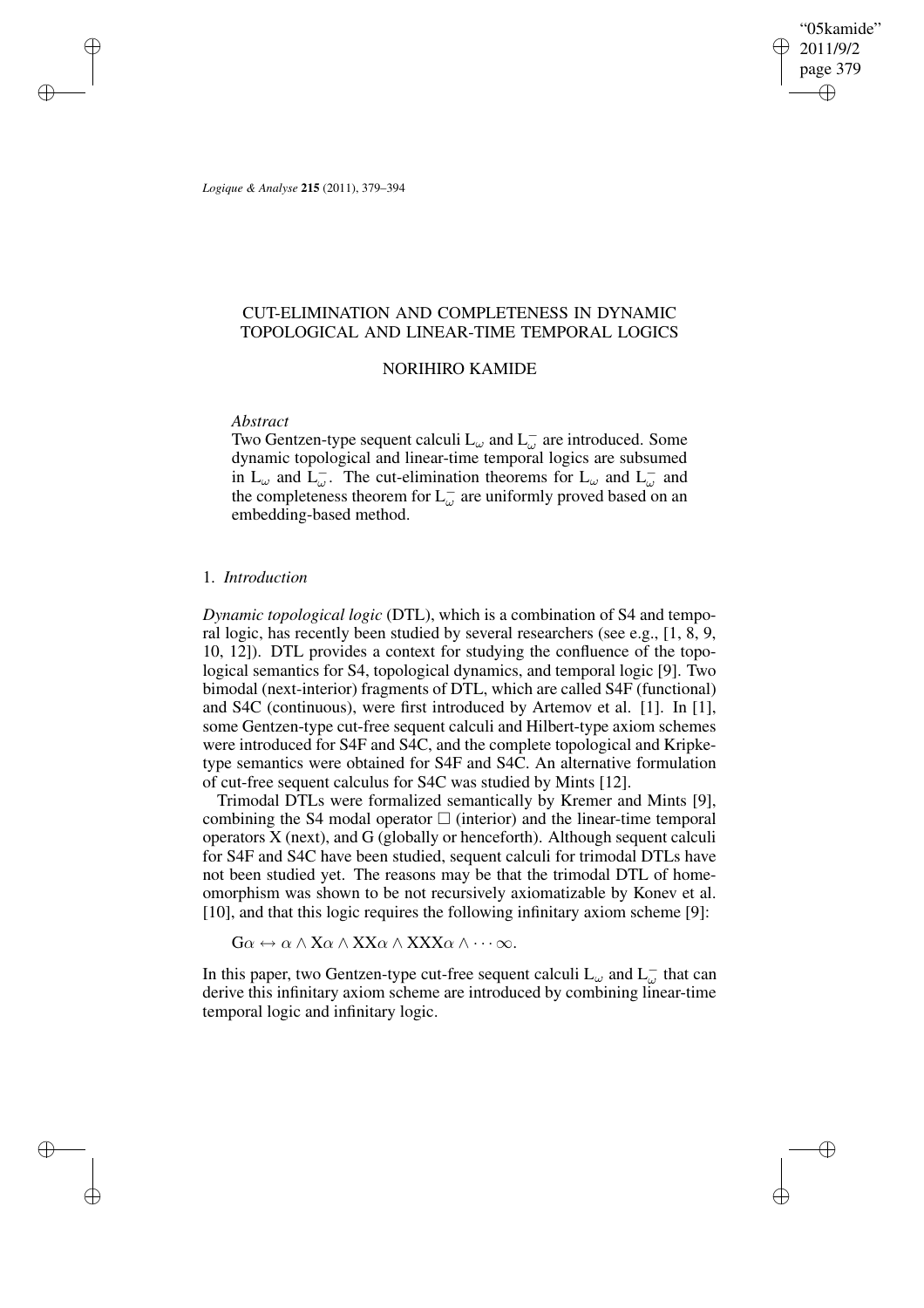"05kamide" 2011/9/2 page 380 ✐ ✐

✐

✐

#### 380 NORIHIRO KAMIDE

*Linear-time temporal logic* (LTL), which has the temporal operators X, G and F (eventually), has been studied by many researchers(see e.g., [3, 11, 13] and the references therein). A Gentzen-type cut-free sequent calculus  $LT_{\omega}$ for LTL was introduced by Kawai [7]. *Infinitary logic* (IL), which has the infinitary conjunction  $\bigwedge$  and the infinitary disjunction  $\bigvee$ , has been studied by many logicians (see e.g., [6, 16] and the references therein). Gentzen-type cut-free sequent calculi for IL and its modal extensions have also been studied. A sequent calculus, called here  $LK_{\omega}$ , for IL was introduced and studied in the 1950s. A sequent calculus, called here  $S4_{\omega}$ , for a modal extension of IL was used as a base system for game theory [6].

The results of this paper are then summarized as follows. A new sequent calculus  $L_{\omega}$  for a logic that includes S4F, S4C and the S4H of homeomorphism is introduced by combining  $LT_{\omega}$  and  $S4_{\omega}$ . A sequent calculus  $L_{\omega}^-$ , which is an integration of  $LT_{\omega}$  and  $LK_{\omega}$ , is also introduced as the  $\Box$ -less subsystem of  $L_{\omega}$ . The cut-elimination theorem for  $L_{\omega}$  is proved using a theorem for syntactically embedding  $L_{\omega}$  into  $S4_{\omega}$ . The completeness theorem (w.r.t. Kripke semantics) for  $L_{\omega}$  cannot be shown since  $S4_{\omega}$  is known to be Kripke-incomplete. The cut-elimination and completeness theorems for  $L_{\omega}^$ are proved uniformly by combining two theorems for syntactically and semantically embedding  $\dot{\mathsf{L}}_{\omega}^-$  into  $\mathsf{LK}_{\omega}$ . The proposed embedding theorems are regarded as modified extensions of the embedding theorem [5] of  $LT_{\omega}$  into  $LK_{\omega}$ . An embedding-based cut-elimination proof for  $LT_{\omega}$  was obtained in [5]. However, an embedding-based completeness proof for  $LT_{\omega}$  has not yet been obtained. The proposed embedding-based completeness proof for  $\dot{\mathsf{L}}_{\omega}^$ is thus a new technical contribution of this paper. This technique can also be applied to the completeness theorem for  $LT_{\omega}$ .

The merits of the results of this paper are summarized as follows:

- 1.  $L_{\omega}$  and  $L_{\omega}^-$  give a natural sequent-style formalization for Kremer-Mints' infinitary axiom scheme for trimodal DTLs.  $L_{\omega}$  is a natural extension of S4F, S4C, S4H, S4<sub>ω</sub>, LT<sub>ω</sub> and LK<sub>ω</sub>. L<sub>ω</sub> is a natural extension of  $LT_{\omega}$  and  $LK_{\omega}$ .
- 2. A simple, easy and uniform proof of the cut-elimination and completeness theorems for  $L_{\omega}^-$  is obtained based on the syntactical and semantical embedding theorems of  $L_{\omega}^-$  into  $LK_{\omega}$ . This proof method is also applicable to  $LT_{\omega}$ .
- 3. A Baratella-Masini style cut-free 2-sequent calculi [2] for  $L_{\omega}$  and  $L_{\omega}^-$  can easily be obtained by using the cut-elimination-preserving translations proposed in [4], although this result is omitted in this paper.

✐

✐

✐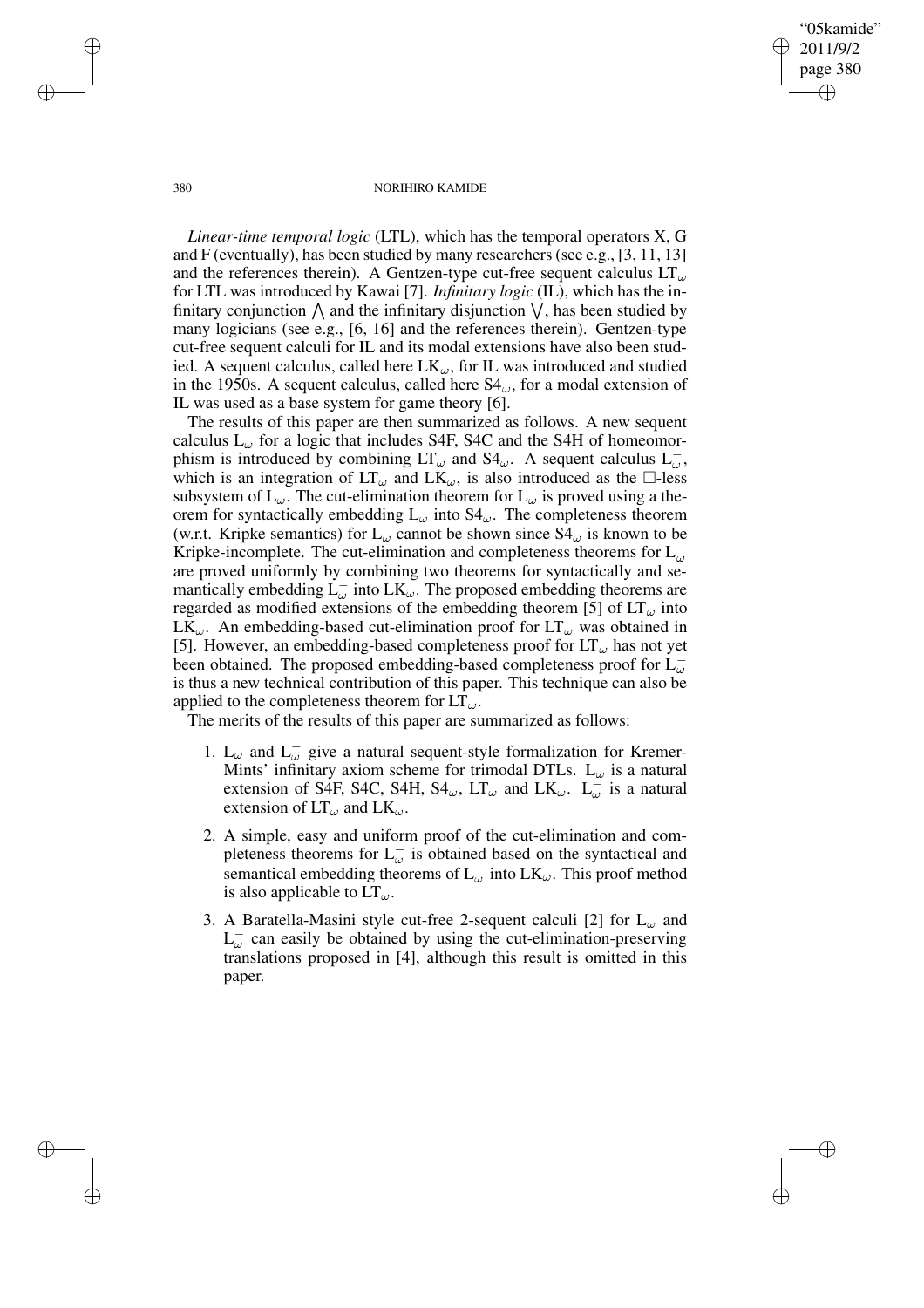✐

✐

✐

✐

The following list of symbols is adopted for the language of the underlying logic: (countable) propositional variables  $p_0, p_1, \ldots$ ,  $\rightarrow$  (implication),  $\neg$  (negation),  $\bigwedge$  (infinitary conjunction),  $\bigvee$  (infinitary disjunction),  $\square$  (interior), X (next), G (globally) and F (eventually). Remark that the standard binary connectives  $\wedge$  (conjunction) and  $\vee$  (disjunction) are regarded as special cases of  $\bigwedge$  and  $\bigvee$ , respectively.

*Definition* 2.1: Let  $F_0$  *be the set of all formulas generated by the standard finitely inductive definition with respect to*  $\{\rightarrow, \neg, \Box, X, G, F\}$  *from the set of propositional variables. Suppose that* F<sup>t</sup> *is already defined with respect to*  $t = 0, 1, 2, \dots$  *A non-empty countable subset*  $\Theta$  *of*  $F_t$  *is called an* allowable set. The expressions  $\bigwedge \Theta$  and  $\bigvee \Theta$  for an allowable set  $\Theta$  are considered below. We define  $F_{t+1}$  from  $F_t\cup\{\bigwedge\Theta_t,\bigvee\Theta_t\mid\Theta$  is an allowable set in  $F_t\}$  by *the standard finitely inductive definition with respect to*  $\{\rightarrow, \neg, \Box, X, G, F\}$ *. The set*  $F_\omega$ , which is called the set of formulas, is defined by  $\bigcup_{t<\omega} F_t$ , and *an expression in*  $F_{\omega}$  *is called a* formula. An *expression of the form*  $\Gamma \Rightarrow \Delta$ *where* Γ *and* ∆ *are finite (possibly empty) sets of formulas is called a* sequent*.*

Greek lower-case letters  $\alpha, \beta, \dots$  are used to denote formulas, and Greek capital letters  $\Gamma, \Delta, \dots$  are used to represent finite (possibly empty) sets of formulas. For any  $\sharp \in \{\square, X, G, F\}$ , an expression  $\sharp \Gamma$  is used to denote the set  $\{\sharp \gamma \mid \gamma \in \Gamma\}$ . The symbol  $\omega$  is used to represent the set of natural numbers. Lower-case letters  $i$ ,  $j$  and  $k$  are used to denote any natural numbers. An expression  $X^i \alpha$  for any  $i \in \omega$  is defined inductively by  $(X^0 \alpha := \alpha)$  and  $(X^{n+1}\alpha := XX^n\alpha).$ 

Sequent calculi  $L_{\omega}$  and  $L_{\omega}^-$  are then introduced below.

*Definition* 2.2:  $(L_{\omega}$  and  $L_{\omega}^-$ ) *The initial sequents of*  $L_{\omega}$  *are of the form: for any propositional variable* p*,*

$$
X^i p \Rightarrow X^i p.
$$

*The inference rules of*  $L_{\omega}$  *are of the form:* 

$$
\frac{\Gamma \Rightarrow \Delta, \alpha \quad \alpha, \Sigma \Rightarrow \Pi}{\Gamma, \Sigma \Rightarrow \Delta, \Pi} \text{ (cut)} \qquad \frac{\Gamma \Rightarrow \Delta}{\Sigma, \Gamma \Rightarrow \Delta, \Lambda} \text{ (we)}
$$

$$
\frac{\Gamma \Rightarrow \Sigma, X^i \alpha \quad X^i \beta, \Delta \Rightarrow \Pi}{X^i(\alpha \rightarrow \beta), \Gamma, \Delta \Rightarrow \Sigma, \Pi} \text{ (-left)} \qquad \frac{X^i \alpha, \Gamma \Rightarrow \Delta, X^i \beta}{\Gamma \Rightarrow \Delta, X^i(\alpha \rightarrow \beta)} \text{ (-right)}
$$

*"05kamide" 2011/9/2 page 381*

✐

✐

✐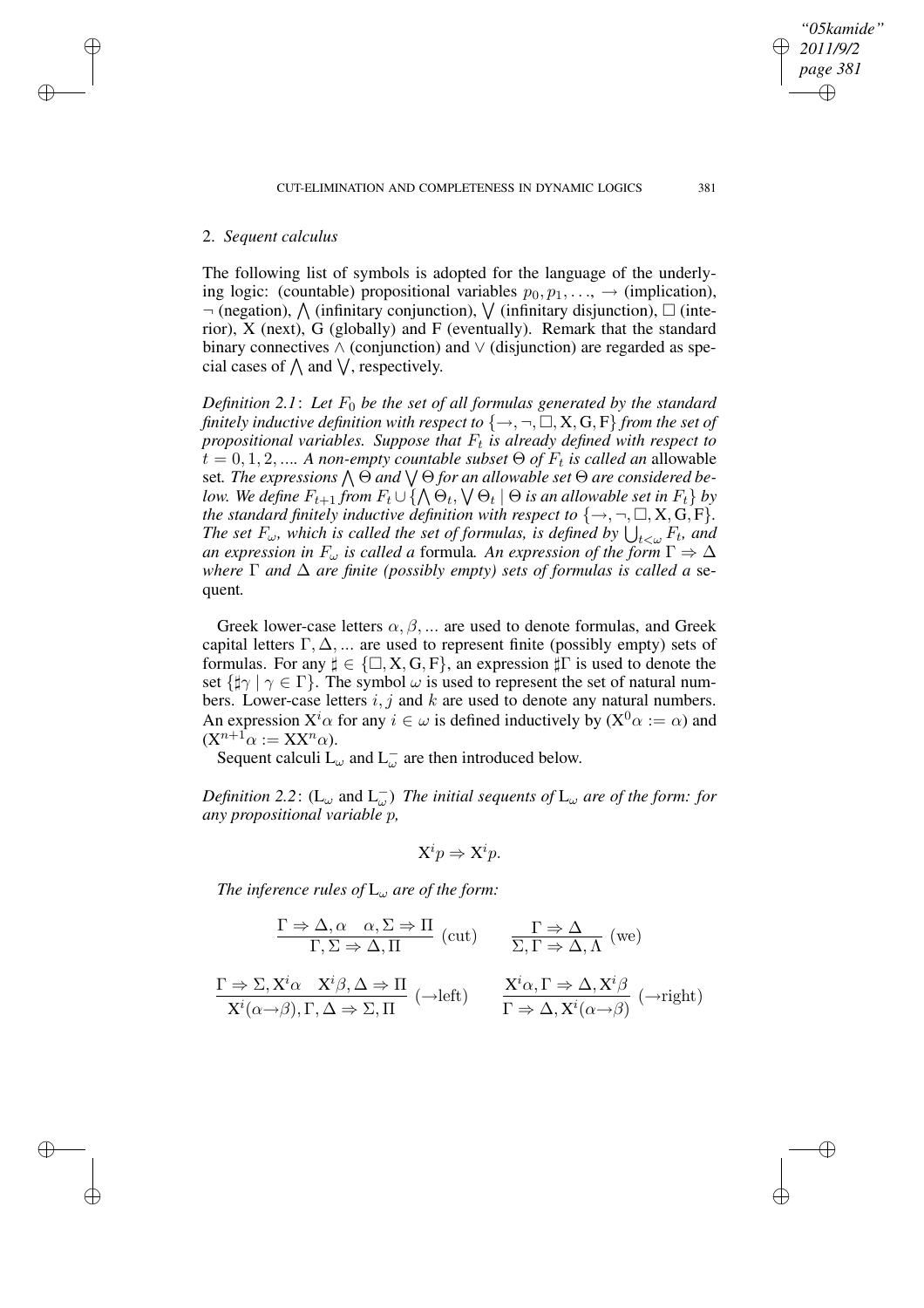$\bigoplus$ 

✐

#### 382 NORIHIRO KAMIDE

$$
\frac{\Gamma \Rightarrow \Delta, X^i \alpha}{X^i \neg \alpha, \Gamma \Rightarrow \Delta} \quad (\neg \text{left}) \qquad \frac{X^i \alpha, \Gamma \Rightarrow \Delta}{\Gamma \Rightarrow \Delta, X^i \neg \alpha} \quad (\neg \text{right})
$$
\n
$$
\frac{X^i \alpha, \Gamma \Rightarrow \Delta \ (\alpha \in \Theta)}{X^i (\wedge \Theta), \Gamma \Rightarrow \Delta} \quad (\wedge \text{left}) \qquad \frac{\{\Gamma \Rightarrow \Delta, X^i \alpha\}_{\alpha \in \Theta}}{\Gamma \Rightarrow \Delta, X^i (\wedge \Theta)} \quad (\wedge \text{right})
$$
\n
$$
\frac{\{X^i \alpha, \Gamma \Rightarrow \Delta\}_{\alpha \in \Theta}}{X^i (\vee \Theta), \Gamma \Rightarrow \Delta} \quad (\vee \text{left}) \qquad \frac{\Gamma \Rightarrow \Delta, X^i \alpha \ (\alpha \in \Theta)}{\Gamma \Rightarrow \Delta, X^i (\vee \Theta)} \quad (\vee \text{right})
$$

*where* Θ *is an allowable set,*

$$
\frac{X^{i}\alpha,\Gamma \Rightarrow \Delta}{X^{i}\square\alpha,\Gamma \Rightarrow \Delta} \text{ (Clleft)} \qquad \frac{X^{i}\square\Gamma \Rightarrow X^{k}\alpha}{X^{i}\square\Gamma \Rightarrow X^{k}\square\alpha} \text{ (Lright)}
$$
\n
$$
\frac{X^{i+k}\alpha,\Gamma \Rightarrow \Delta}{X^{i}G\alpha,\Gamma \Rightarrow \Delta} \text{ (Gleft)} \qquad \frac{\{\Gamma \Rightarrow \Delta, X^{i+j}\alpha\}_{j\in\omega}}{\Gamma \Rightarrow \Delta, X^{i}G\alpha} \text{ (Gright)}
$$
\n
$$
\frac{\{X^{i+j}\alpha,\Gamma \Rightarrow \Delta\}_{j\in\omega}}{X^{i}\Gamma\alpha,\Gamma \Rightarrow \Delta} \text{ (Fleft)} \qquad \frac{\Gamma \Rightarrow \Delta, X^{i+k}\alpha}{\Gamma \Rightarrow \Delta, X^{i}\Gamma\alpha} \text{ (Fright)}.
$$

 $L_{\omega}^-$  *is obtained from*  $L_{\omega}$  *by deleting*  $\{(\Box \text{left}), (\Box \text{right})\}.$ 

It is remarked that the contraction rules

$$
\frac{\alpha, \alpha, \Gamma \Rightarrow \Delta}{\alpha, \Gamma \Rightarrow \Delta} \qquad \frac{\Gamma \Rightarrow \Delta, \alpha, \alpha}{\Gamma \Rightarrow \Delta, \alpha}
$$

are not used in  $L_{\omega}^-$  and  $L_{\omega}$  since the antecedents and conclusions of sequents are sets of formulas.

*Definition* 2.3:  $(S4_{\omega} \text{ and } LK_{\omega})$  *A sequent calculus*  $S4_{\omega}$  *for an infinitary version of the modal logic* S4 *is obtained from* L<sup>ω</sup> *by deleting* (Gleft), (Gright), (Fleft), (Fright) *and replacing* i, k *by* 0 *(i.e., deleting every occurrence of* X*). The modified inference rules for*  $S4_\omega$  *by replacing i, k by* 0 *are denoted by labeling* "0" *in superscript, e.g.,* ( $\rightarrow$ left<sup>0</sup>). A sequent calculus  $LK_{\omega}$  for clas- $\delta$  *sical infinitary logic is obtained from*  $\delta 4_{\omega}$  *by deleting* ( $\Box$ left<sup>0</sup>) *and* ( $\Box$ right<sup>0</sup>).

The following cut-elimination theorem is well-known (see e.g., [16, 6] and the references therein).

*Proposition* 2.4: Let L be  $S4_{\omega}$  or  $LK_{\omega}$ . The rule (cut) *is admissible in cutfree* L*.*

✐

✐

✐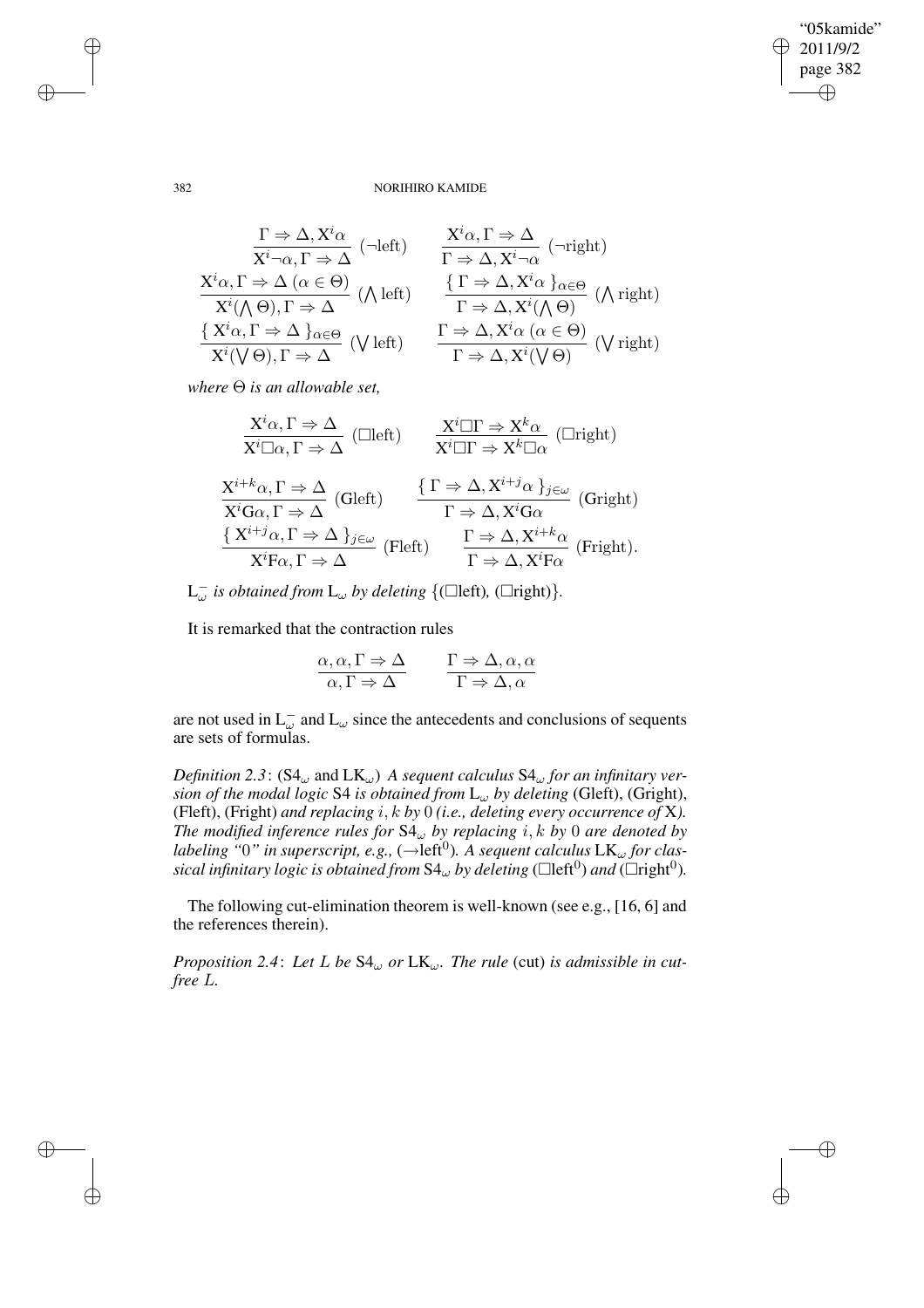An expression  $L \vdash S$  or  $\vdash S$  is used to denote the fact that a sequent S is provable in a sequent calculus L.

Note that the rules ( $\triangle$ right), ( $\vee$ left), (Gright) and (Fleft) have infinite premises. The sequents of the form:  $X^i \alpha \Rightarrow X^i \alpha$  for any formula  $\alpha$  are provable in cut-free  $\text{L}_{\omega}$  and cut-free  $\text{L}_{\omega}^-$ . This fact is proved by induction on the complexity of  $\alpha$ . Hence, in the following discussion, these sequents are sometimes regarded as the initial sequents of  $L_{\omega}$  and  $L_{\omega}^-$ .

*Proposition* 2.5: Let L be  $L_{\omega}$  or  $L_{\omega}^-$ . The rule

$$
\frac{\Gamma \Rightarrow \Delta}{X\Gamma \Rightarrow X\Delta}~(Xregu)
$$

*is admissible in cut-free* L*.*

✐

✐

✐

✐

*Proof.* By induction on the proofs  $P$  of  $\Gamma \Rightarrow \Delta$  in cut-free L.

An expression  $\alpha \Leftrightarrow \beta$  is used as an abbreviation of two sequents  $\alpha \Rightarrow \beta$ and  $\beta \Rightarrow \alpha$ .

*Proposition* 2.6: *The following sequents are provable in cut-free*  $L_{\omega}$  *and*  $cut$ -free  $L_{\omega}^-$ : for any formulas  $\alpha, \beta$ , any allowable set  $\Theta$  and any  $i \in \omega$ ,

- *1.*  $X^{i}(\alpha \rightarrow \beta) \Leftrightarrow X^{i}\alpha \rightarrow X^{i}\beta$ ,
- 2.  $X^i \neg \alpha \Leftrightarrow \neg X^i \alpha$ ,
- 3.  $X^{i}(\sharp\Theta) \Leftrightarrow \sharp(X^{i}\Theta)$  where  $\sharp \in \{\bigwedge, \bigvee\},$
- *4.*  $\mathbf{G}\alpha \Leftrightarrow \bigwedge \{ \mathbf{X}^i \alpha \mid i \in \omega \},\$
- *5.* F $\alpha \Leftrightarrow \bigvee \{ \mathrm{X}^i \alpha \mid i \in \omega \},$
- *6.* G $\alpha \Rightarrow X\alpha$
- *7.*  $G\alpha \Rightarrow XG\alpha$
- *8.*  $G\alpha \Rightarrow G\alpha$ .
- *9.*  $\alpha$ ,  $G(\alpha \rightarrow X\alpha) \Rightarrow G\alpha$  *(time induction).*

*The following sequents are provable in cut-free* Lω*: for any formula* α *and any*  $i \in \omega$ *,* 

*10.*  $X^i \Box \alpha \Leftrightarrow \Box X^i \alpha$ .

*Proof.* We show some cases.

"05kamide" 2011/9/2 page 383

✐

✐

✐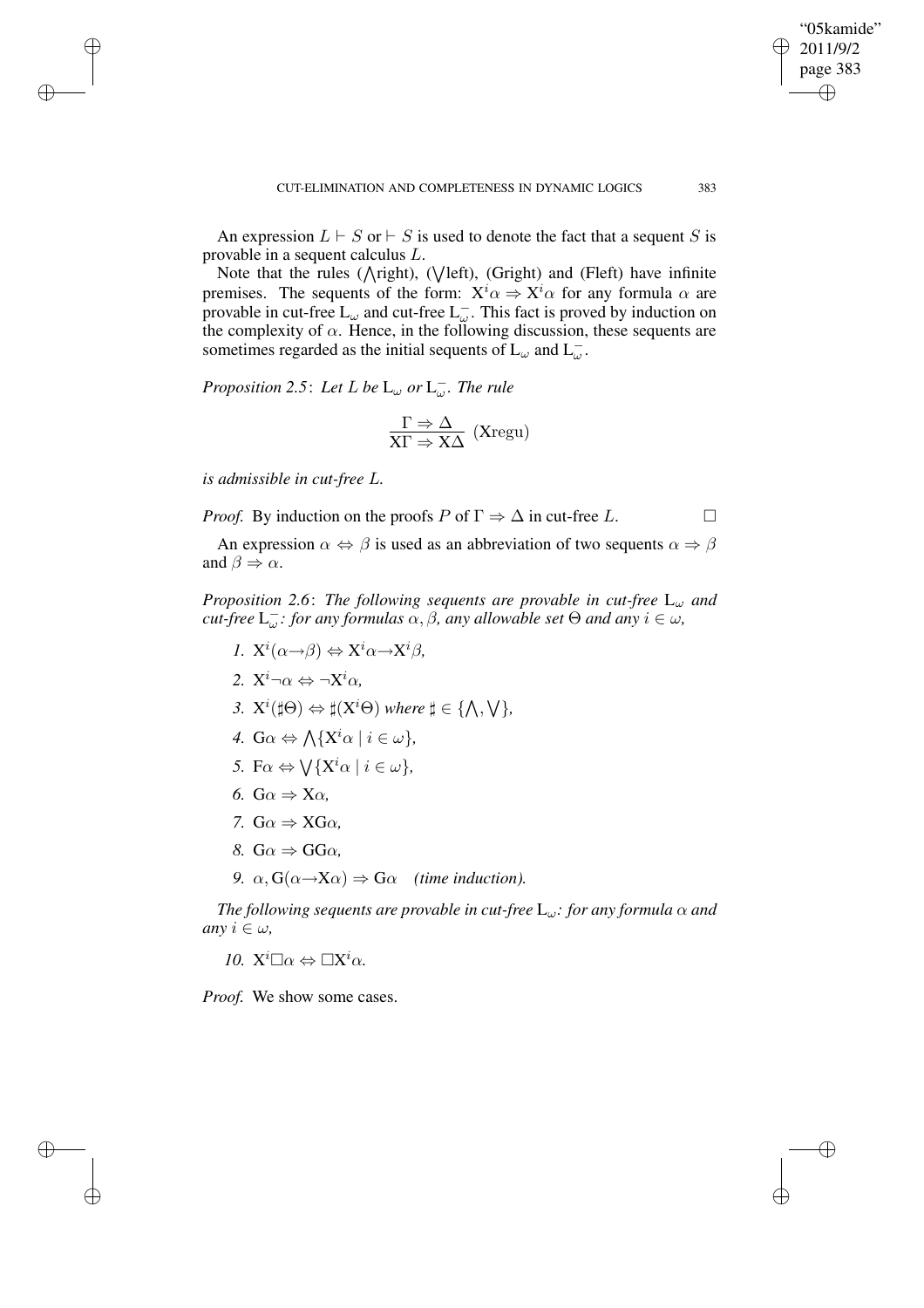#### 384 NORIHIRO KAMIDE

(4):

$$
\frac{\{X^i\alpha \Rightarrow X^i\alpha\}_{X^i\alpha \in \{X^i\alpha \mid i \in \omega\}}}{\{G\alpha \Rightarrow X^i\alpha\}_{X^i\alpha \in \{X^i\alpha \mid i \in \omega\}}}
$$
 (Gleft)  
\n
$$
\frac{\{X^j\alpha \Rightarrow X^j\alpha\}_{j \in \omega}}{\{G\alpha \Rightarrow \bigwedge\{X^i\alpha \mid i \in \omega\}}}
$$
 (Gleft)  
\n
$$
\frac{\{\bigwedge X^i\alpha \Rightarrow X^j\alpha\}_{j \in \omega}}{\{X^i\alpha \mid i \in \omega\}} \xrightarrow{\{X^i\alpha \mid i \in \omega\} \Rightarrow X^j\alpha\}_{j \in \omega}}
$$
 (A left)  
\n
$$
\frac{\{\bigwedge X^i\alpha \Rightarrow X^j\alpha\}_{j \in \omega}}{\{X^i\alpha \mid i \in \omega\}} \xrightarrow{\{X^i\alpha \mid i \in \omega\}} \mathcal{A}
$$

(9):

$$
\begin{array}{c}\n\vdots \\
\{\alpha, G(\alpha \to X\alpha) \Rightarrow X^k \alpha\}_{k \in \omega} \\
\alpha, G(\alpha \to X\alpha) \Rightarrow G\alpha\n\end{array}
$$
(Gright)

where  $L_{\omega} \vdash \alpha$ ,  $G(\alpha \rightarrow X\alpha) \Rightarrow X^k \alpha$  for any  $k \in \omega$  is shown by mathematical induction on  $\vec{k}$  as follows. The base step is obvious using (we). The induction step can be shown as follows.

$$
\begin{aligned}\n&\vdots \text{ ind.hyp.} \\
&\alpha, G(\alpha \to X\alpha) \Rightarrow X^k \alpha \quad X^{k+1} \alpha \Rightarrow X^{k+1} \alpha \\
&\alpha, G(\alpha \to X\alpha), X^k(\alpha \to X\alpha) \Rightarrow X^{k+1} \alpha \\
&\alpha, G(\alpha \to X\alpha), G(\alpha \to X\alpha) \Rightarrow X^{k+1} \alpha\n\end{aligned} (\text{Gleft})
$$

where the last sequent of this proof is equivalent to the sequent  $\alpha$ ,  $G(\alpha \rightarrow X\alpha)$  $\Rightarrow$  X<sup>k+1</sup> $\alpha$ .

(10):

$$
\frac{X^i \alpha \Rightarrow X^i \alpha}{X^i \Box \alpha \Rightarrow X^i \alpha} \begin{array}{cc}\n\text{(Cleff)} & \frac{X^i \alpha \Rightarrow X^i \alpha}{\Box X^i \alpha \Rightarrow X^i \alpha} \begin{array}{c}\n\text{(Cleff)} \\
\overline{X^i \Box \alpha \Rightarrow \Box X^i \alpha}\n\end{array}\n\end{array}
$$

 $\Box$ 

 $\bigoplus$ 

✐

In the following, we give some remarks on Proposition 2.6.

- 1. The sequents listed in (1)–(3) and (10) correspond to the characteristic axioms for some next-interior fragments of DTL. In fact, a Hilbert-style axiomatization of S4C is obtained from that of S4 by adding the following axiom schemes and inference rule:
	- (a)  $X(\alpha \circ \beta) \leftrightarrow X\alpha \circ X\beta$  where  $\circ \in \{\rightarrow, \land, \lor\},\$
	- (b)  $X\neg \alpha \leftrightarrow \neg X\alpha$ ,
	- (c)  $X\square \alpha \rightarrow \square X\alpha$ ,

✐

✐

✐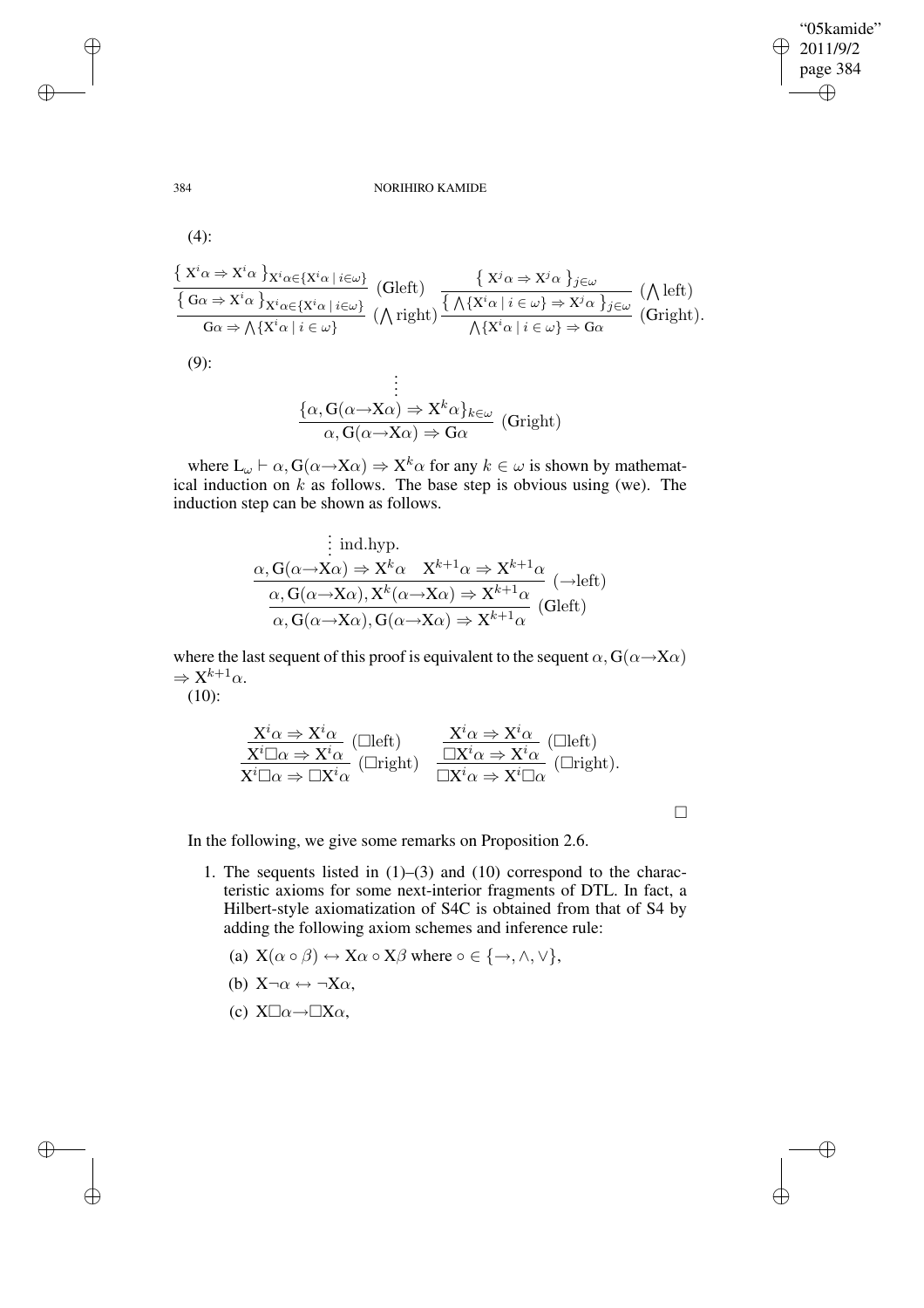(d)

✐

✐

✐

✐

$$
\frac{\alpha}{\mathbf{X}\alpha}
$$
 .

- 2. In particular, the sequents of the forms  $X\square \alpha \Rightarrow \square X\alpha$  and  $\square X\alpha \Rightarrow$  $X\square \alpha$  listed in (10) respectively correspond to the *continuous axiom*, which characterizes the continuity property of the function  $f$  on the topological space  $X$  of the underlying dynamic topological system  $(X, f)$ , and the *homeomorphism axiom*, which characterizes the open mapping property of f in  $(X, f)$ . If a function is a continuous open bijection, then the function is called a *homeomorphism*. For details, see [8] and the references therein.
- 3. In order to prove the sequents listed in (10), we need the fact that the parameters i and k in ( $\Box$ right) and ( $\Box$ left) can be different. Indeed, the applications of ( $\Box$ right) in the left and right proof figures in the proof of (10) correspond to the cases  $k = 0$  and  $k = i$ , respectively.
- 4. The sequents listed in (4) and (5) correspond to the characteristic axioms for a full DTL with a homeomorphism  $f$  on a topological space X. Intuitively, (4) and (5) are respectively interpreted as follows [10]: for a given subset  $V$  of  $X$ ,

(a) 
$$
GV := \bigcap \{f^{-i}(V) \mid i \in \omega\}
$$

(b) 
$$
FV := \bigcup \{ f^{-i}(V) \mid i \in \omega \}
$$

where  $f^{-i}$  means the i-times iteration of the inverse mapping of f.

5. The sequents listed in (6)–(9) correspond to the characteristic axioms for LTL.

In the following, we present a comparison of other sequent systems.

- 1. A sequent calculus  $S4F_G$  [1] for S4F is obtained from a standard sequent system for S4 by adding (Xregu). The rules ( $\rightarrow$ right), ( $\rightarrow$ left) and ( $\Box$ left) were shown to be admissible in cut-free S4F<sub>G</sub> [1].
- 2. A sequent calculus  $S4C_G$  [1] for S4C is obtained from  $S4F_G$  by adding the rule of the form:

$$
\frac{\Box X \Box \alpha, \Gamma \Rightarrow \Delta}{X \Box \alpha, \Gamma \Rightarrow \Delta}.
$$

"05kamide" 2011/9/2 page 385

✐

✐

✐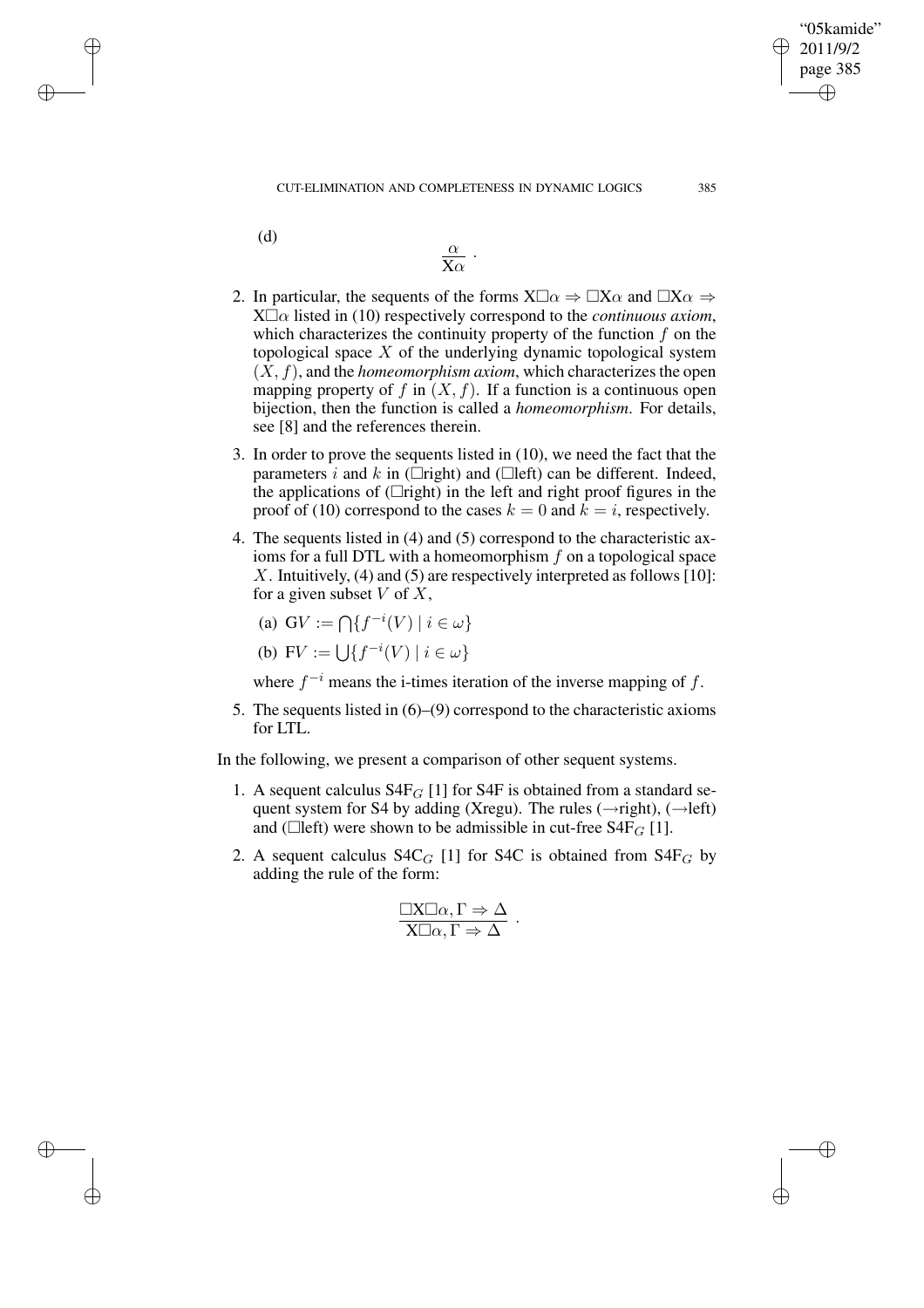## *"05kamide" 2011/9/2 page 386* ✐ ✐

✐

✐

#### 386 NORIHIRO KAMIDE

3. Mints' sequent calculus for S4C is similar to  $S4C_G$ , and uses the rule of the form

$$
\frac{B\Rightarrow \alpha}{B\Rightarrow \Box \alpha}
$$

where B is a set of formulas of the form  $X^i\Box\alpha$ . It is noted that this rule dose not allow to derive the sequent  $\Box X\alpha \Rightarrow X\Box \alpha$  of homeomorphisms. In order to derive such a sequent, the rule ( $\Box$ right) proposed in this paper is needed.

- 4. A sequent calculus for a bimodal version of DTL with a homeomorphism, called S4H in [8], is then regarded as the  $\{\rightarrow, \land, \lor, \Box, X\}$ fragment of  $L_{\omega}$ .
- 5. Kawai's LT<sub>ω</sub> [7] for LTL is obtained from L<sub>ω</sub> by deleting ( $\Box$ left), ( $\Box$ right) and replacing the { $\Lambda$ ,  $\forall$ } rules by the standard binary { $\land$ ,  $\lor$ } rules. The cut-elimination and completeness theorems for  $LT_{\omega}$  was shown in [7] using Schütte's method.
- 6. A 2-sequent calculus  $2S\omega$  for LTL, which is a natural extension of the usual sequent calculus, was introduced by Baratella and Masini, and the cut-elimination and completeness theorems for this calculus were proved based on an analogy between LTL and Peano arithmetic with  $\omega$  rule [2]. A direct syntactical equivalence between  $LT_{\omega}$  and  $2S\omega$  was shown by introducing the translation functions that preserve cut-free proofs of these calculi [4]. Baratella-Masini-style cut-free 2 sequent calculi can also be obtained for  $L_{\omega}$  and  $L_{\omega}^-$ .
- 7. The rule (Xregu) was first introduced by Artemov et al. [1] for formalizing S4F and S4C. This rule is more expressive than the following standard inference rule for the modal logic K:

$$
\frac{\Gamma \Rightarrow \alpha}{\Box \Gamma \Rightarrow \Box \alpha}
$$

in which X is represented by  $\Box$ . The corresponding logic for the propositional LK with (Xregu), which was called KF, is identified as characteristic for total (serial) and functional (deterministic) binary relations in the Kripke semantics. Axioms for KF were introduced by Prior in the 1950s as the axioms for the modality that can represent "tomorrow it will be the case that." For more information on KF, see e.g., [1, 14, 15] and the references therein. The system  $L_{\omega}$  is thus also regarded as an extension of the sequent calculus for KF.

8.  $L_{\omega}^-$  is regarded as an integration of both  $LT_{\omega}$  and  $LK_{\omega}$ . Thus,  $L_{\omega}^-$  is a sequent calculus for a natural extension of both LTL and IL.

✐

✐

✐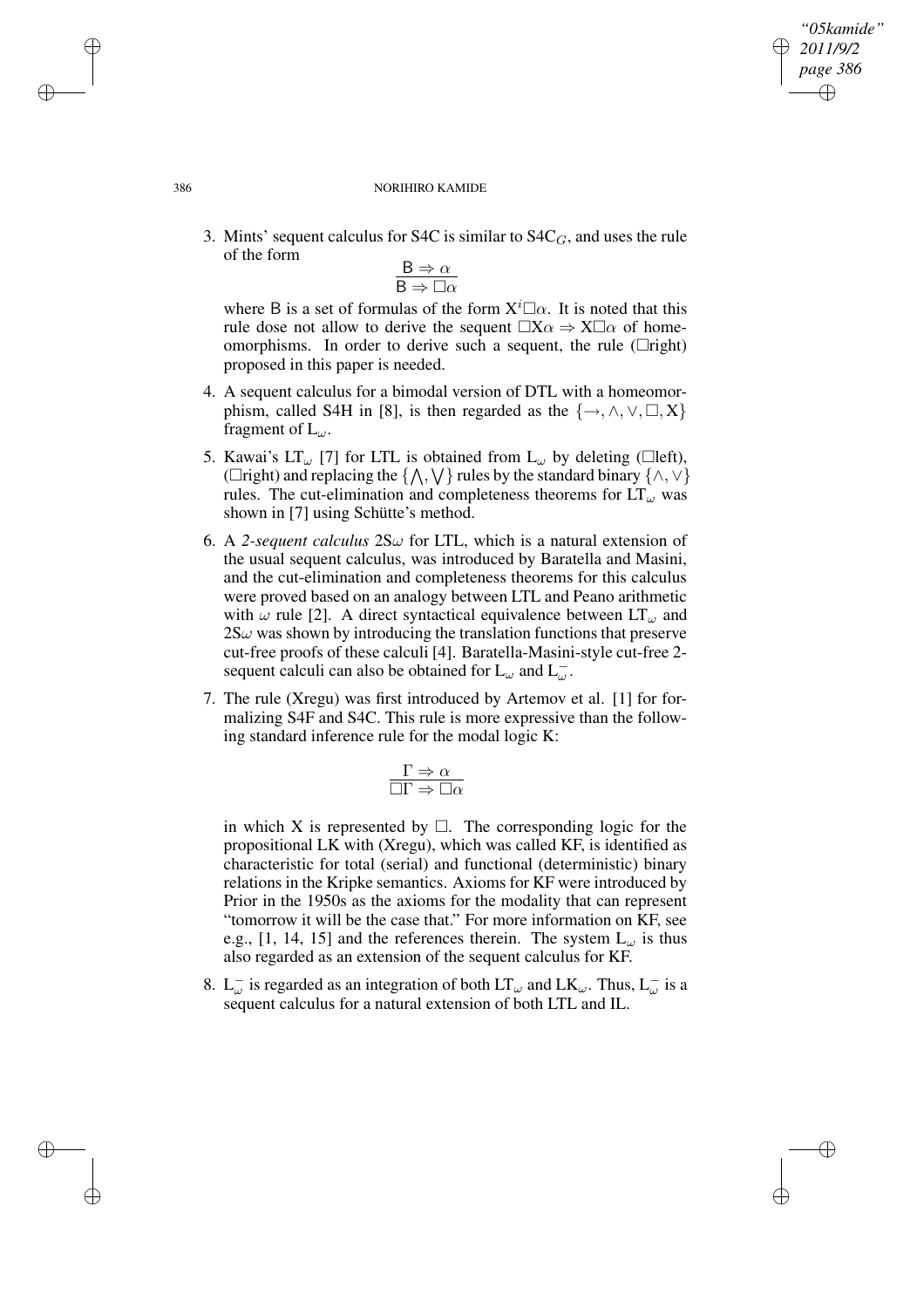# 3. *Cut-elimination*

✐

✐

✐

✐

*Definition* 3.1: We fix a countable non-empty set  $\Phi$  of propositional vari $ables,$  and  $define$  the sets  $\Phi_i := \{p_i \mid p \in \Phi\}$   $(1 \leq i \in \omega)$  and  $\Phi_0 := \Phi$  of *propositional variables where*  $p_0 = p$ . The language  $\mathcal{L}_{\mathrm{L}_{\omega}}$  (or the set of for $mulas)$  *of*  $L_{\omega}$  *is defined using*  $\Phi, \rightarrow, \neg, \bigwedge, \bigvee, \square, X$ , G *and* F *in the same* way *as in Definition 2.1. The language*  $\mathcal{L}_{S4\omega}$  *of*  $S4\omega$  *is defined using*  $\bigcup_{i\in\omega}\Phi_i$ *,*  $\rightarrow$ ,  $\neg$ ,  $\wedge$ ,  $\vee$ ,  $\square$  *in a similar way as in Definition 2.1.* 

A mapping  $f$  from  $\mathcal{L}_{L_{\omega}}$  to  $\mathcal{L}_{S4_{\omega}}$  is defined as follows.

- *1.*  $f(X^i p) := p_i \in \Phi_i$   $(i \in \omega)$  *for any*  $p \in \Phi$  *(especially,*  $f(p) := p \in \Theta$ Φ*),*
- 2.  $f(\mathbf{X}^i(\alpha \rightarrow \beta)) := f(\mathbf{X}^i \alpha) \rightarrow f(\mathbf{X}^i \beta)$ ,
- 3.  $f(X^i \neg \alpha) := \neg f(X^i \alpha)$ ,
- *4.*  $f(X^{i}(\sharp \Theta)) := \sharp f(X^{i}\Theta)$  *where*  $\Theta$  *is an allowable set,*  $\sharp \in {\{\land, \forall\}}$ *, and* f(X <sup>i</sup>Θ) *is the result of replacing every occurrence of a formula*  $\alpha$  *in*  $X^{i}\Theta$  *by an occurrence of*  $f(\alpha)$ *,*
- *5.*  $f(X^i \Box \alpha) := \Box f(X^i \alpha)$ ,
- 6.  $f(\mathbf{X}^i\mathbf{G}\alpha) := \bigwedge \{ f(\mathbf{X}^{i+j}\alpha) \mid j \in \omega \},$
- 7.  $f(\mathbf{X}^i \mathbf{F} \alpha) := \bigvee \{ f(\mathbf{X}^{i+j} \alpha) \mid j \in \omega \}.$

*We* also define the languages  $\mathcal{L}_{L_{\omega}^-}$  (for  $L_{\omega}^-$ ) and  $\mathcal{L}_{LK_{\omega}}$  (for  $LK_{\omega}$ ) as the  $\Box$ less sublanguages of  $\mathcal{L}_{L_{\omega}}$  and  $\mathcal{L}_{S4_{\omega}}$ , respectively. A mapping f from  $\mathcal{L}_{L_{\omega}^-}$  to LLK<sup>ω</sup> *is obtained from the above defined mapping by deleting the condition 5. We also use the same name* f *for this mapping.*

An expression  $f(\Gamma)$  denotes the result of replacing every occurrence of a formula  $\alpha$  in  $\Gamma$  by an occurrence of  $f(\alpha)$ , e.g., if  $\Gamma \equiv {\alpha, \beta, \gamma}$ , then  $f(\Gamma) \equiv \{f(\alpha), f(\beta), f(\gamma)\}.$ 

*Theorem 3.2*: (Syntactical embedding) *Let* Γ *and* ∆ *be sets of formulas in* LL<sup>ω</sup> *, and* f *be the mapping defined firstly in Definition 3.1. Then:*

*1.*  $L_{\omega} \vdash \Gamma \Rightarrow \Delta \text{ iff } S4_{\omega} \vdash f(\Gamma) \Rightarrow f(\Delta)$ . 2. L<sub>ω</sub> – (cut)  $\vdash \Gamma \Rightarrow \Delta$  *iff*  $S4_{\omega}$  – (cut)  $\vdash f(\Gamma) \Rightarrow f(\Delta)$ .

Let  $\Gamma$  *and*  $\Delta$  *be sets of formulas in*  $\mathcal{L}_{L_{\omega}}$ *, and f be the mapping defined secondly in Definition 3.1. Then:*

$$
I. L_{\omega}^- \vdash \Gamma \Rightarrow \Delta \text{ iff } \mathbf{LK}_{\omega} \vdash f(\Gamma) \Rightarrow f(\Delta).
$$

*"05kamide" 2011/9/2 page 387*

✐

✐

✐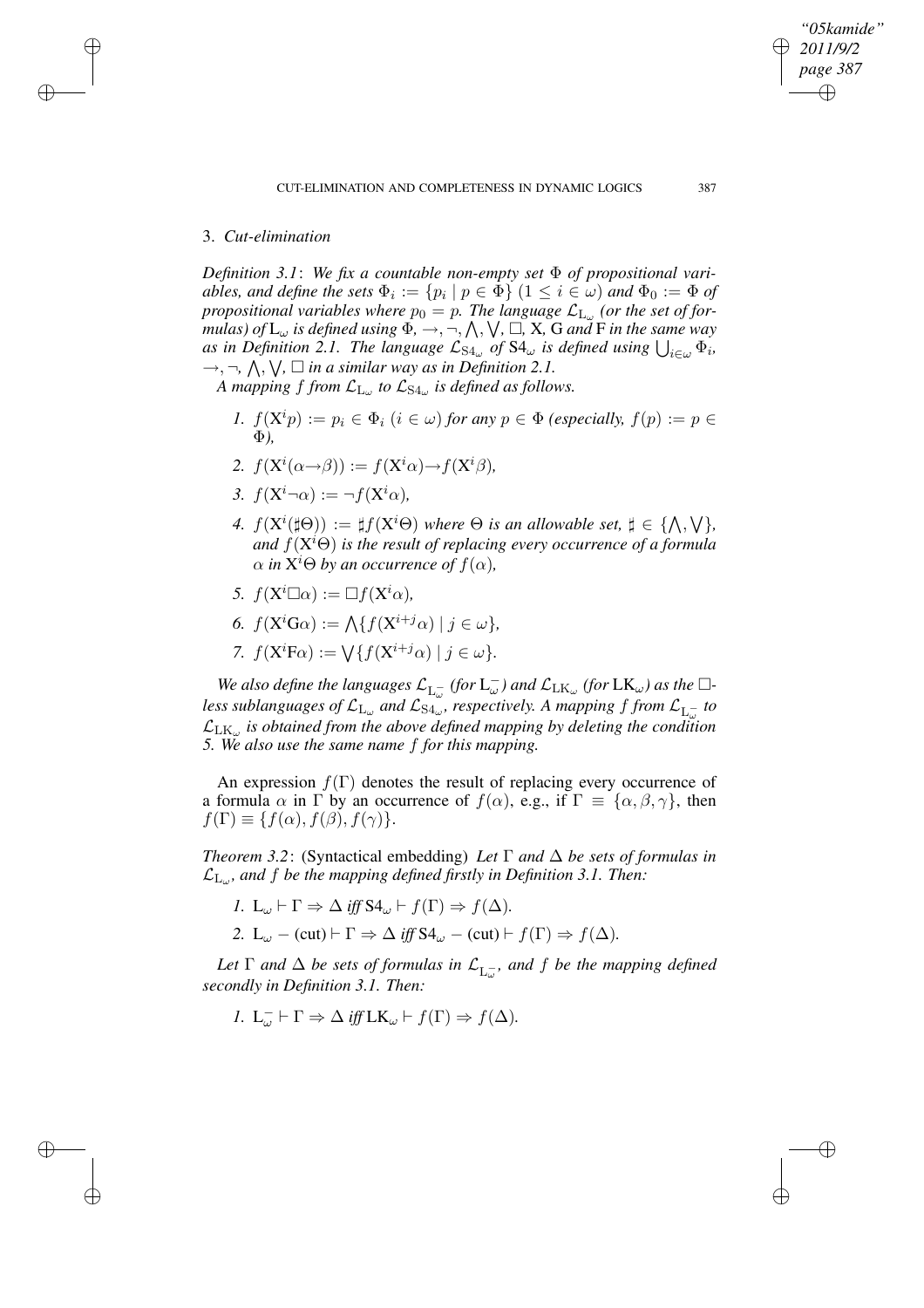"05kamide" 2011/9/2 page 388 ✐ ✐

✐

✐

#### 388 NORIHIRO KAMIDE

2. 
$$
L_{\omega}^-
$$
 - (cut)  $\vdash \Gamma \Rightarrow \Delta$  *iff*  $LK_{\omega}$  - (cut)  $\vdash f(\Gamma) \Rightarrow f(\Delta)$ .

*Proof.* We show only the case for  $L_{\omega}$ . Since the case (2) can be obtained as the subproof of the case  $(1)$ , we show only  $(1)$  in the following.

 $(\Longrightarrow)$ : By induction on the proof P of  $\Gamma \Rightarrow \Delta$  in L<sub>ω</sub>. We distinguish the cases according to the last inference of P, and show some cases.

Case ( $X^i p \Rightarrow X^i p$ ): The last inference of P is of the form:  $X^i p \Rightarrow X^i p$ . In this case, we obtain  $S4_\omega \vdash f(X^i p) \Rightarrow f(X^i p)$ , i.e.,  $S4_\omega \vdash p_i \Rightarrow p_i (p_i \in \Phi_i)$ . Case ( $\Box$ right): The last inference of  $\overrightarrow{P}$  is of the form:

$$
\frac{X^{i}\Box\Gamma\Rightarrow X^{k}\alpha}{X^{i}\Box\Gamma\Rightarrow X^{k}\Box\alpha} \text{ (Lright).}
$$

By induction hypothesis, we have  $S4_{\omega} \vdash f(X^i \square \Gamma) \Rightarrow f(X^k \alpha)$ , i.e.,  $S4_{\omega} \vdash$  $\Box f(X^i\Gamma) \Rightarrow f(X^k\alpha)$ . Then, we obtain

$$
\vdots
$$
\n
$$
\frac{\Box f(X^i\Gamma) \Rightarrow f(X^k\alpha)}{\Box f(X^i\Gamma) \Rightarrow \Box f(X^k\alpha)} (\Box \text{left}^0)
$$

where  $\Box f(X^i\Gamma) \Rightarrow \Box f(X^k\alpha)$  coincides with  $f(X^i\Box\Gamma) \Rightarrow f(X^k\Box\alpha)$  by the definition of  $f$ .

Case (Gleft): The last inference of  $P$  is of the form:

$$
\frac{X^{i+k}\alpha, \Gamma \Rightarrow \Delta}{X^i G\alpha, \Gamma \Rightarrow \Delta}
$$
 (Gleft).

By induction hypothesis, we have S4<sub>ω</sub>  $\vdash f(X^{i+k}\alpha)$ ,  $f(\Gamma) \Rightarrow f(\Delta)$ , and hence obtain:

. . . . f(X <sup>i</sup>+kα), f(Γ) ⇒ f(∆) (f(X <sup>i</sup>+kα) ∈ {f(X <sup>i</sup>+jα) | j ∈ ω}) V {f(X <sup>i</sup>+jα) | j ∈ ω}, f(Γ) ⇒ f(∆) ( V left<sup>0</sup> )

where  $\bigwedge \{f(X^{i+j}\alpha) \mid j \in \omega\}$  coincides with  $f(X^iG\alpha)$  by the definition of  $f$ .

Case (Gright): The last inference of  $P$  is of the form:

$$
\frac{\{\Gamma \Rightarrow \Delta, X^{i+j}\alpha\}_{j\in\omega}}{\Gamma \Rightarrow \Delta, X^i \mathbf{G}\alpha}
$$
 (Gright).

✐

✐

✐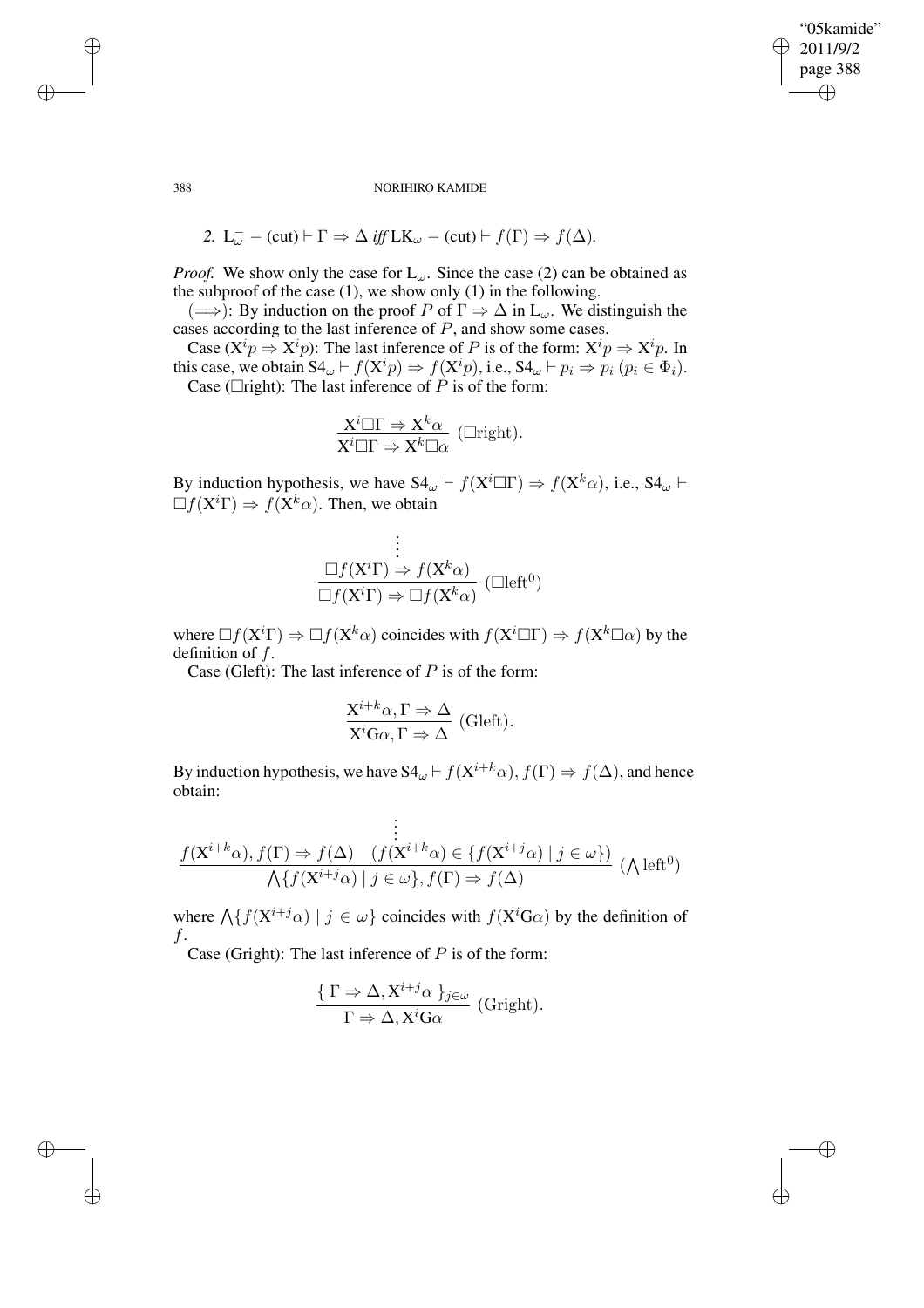✐

✐

By induction hypothesis, we have  $S4_{\omega} \vdash f(\Gamma) \Rightarrow f(\Delta), f(X^{i+j}\alpha)$  for all  $j \in \omega$ . Let  $\Theta$  be  $\{f(\mathbf{X}^{i+j}\alpha) \mid j \in \omega\}$ . We obtain

$$
\frac{\begin{aligned}\n&\vdots \\
&\{f(\Gamma) \Rightarrow f(\Delta), f(\mathbf{X}^{i+j}\alpha) \} _{f(\mathbf{X}^{i+j}\alpha) \in \Theta} \\
&\qquad f(\Gamma) \Rightarrow f(\Delta), \Lambda \Theta\n\end{aligned}} (\Lambda \text{right}^0)
$$

where  $\bigwedge \Theta$  coincides with  $f(X^i \text{G}\alpha)$  by the definition of f.

( $\Longleftarrow$ ): By induction on the proof Q of  $f(\Gamma) \Rightarrow f(\Delta)$  in S4<sub>ω</sub>. We distinguish the cases according to the last inference of  $Q$ . We show only some cases.

Case (cut): The last inference of  $Q$  is of the form:

$$
\frac{f(\Gamma_1) \Rightarrow f(\Delta_1), \beta \quad \beta, f(\Gamma_2) \Rightarrow f(\Delta_2)}{f(\Gamma_1), f(\Gamma_2) \Rightarrow f(\Delta_1), f(\Delta_2)} \text{ (cut)}.
$$

Since  $\beta$  is in  $\mathcal{L}_{S4_{\omega}}$ , we have the fact  $\beta = f(\beta)$ . This fact can be shown by induction on  $\beta$ . Then, by induction hypothesis, we have: L<sub>ω</sub>  $\vdash \Gamma_1 \Rightarrow \Delta_1, \beta$ and  $L_{\omega} \vdash \beta, \Gamma_2 \Rightarrow \Delta_2$ . We then obtain the required fact:  $L_{\omega} \vdash \Gamma_1, \Gamma_2 \Rightarrow$  $\Delta_1$ ,  $\Delta_2$  by using (cut) in  $L_\omega$ .

Case  $(\overline{\wedge}$ right<sup>0</sup>):

✐

✐

✐

✐

Subcase (1): The last inference of  $Q$  is of the form:

$$
\frac{\{ f(\Gamma) \Rightarrow f(\Delta), f(X^i \alpha) \}_{f(X^i \alpha) \in f(X^i \Theta)}}{f(\Gamma) \Rightarrow f(\Delta), \bigwedge f(X^i \Theta)
$$
 ( $\bigwedge$  right<sup>0</sup>)

where  $\bigwedge f(X^i\Theta)$  coincides with  $f(X^i(\bigwedge \Theta))$  by the definition of f. By induction hypothesis, we have  $L_{\omega} \vdash \Gamma \Rightarrow \Delta, X^i \alpha$  for all  $X^i \alpha \in X^i \Theta$ , i.e., for all  $\alpha \in \Theta$ . Then, we obtain

$$
\begin{array}{c}\n\vdots \\
\{\Gamma \Rightarrow \Delta, X^i \alpha\}_{\alpha \in \Theta} \\
\Gamma \Rightarrow \Delta, X^i (\bigwedge \Theta)\n\end{array} (\bigwedge \text{right}).
$$

Subcase (2): The last inference of  $Q$  is of the form:

$$
\frac{\{f(\Gamma) \Rightarrow f(\Delta), f(\mathbf{X}^{i+j}\alpha)\}_{f(\mathbf{X}^{i+j}\alpha)\in\{f(\mathbf{X}^{i+j}\alpha)\mid j\in\omega\}}}{f(\Gamma) \Rightarrow f(\Delta), \bigwedge\{f(\mathbf{X}^{i+j}\alpha)\mid j\in\omega\}} \ (\text{Right}^0)
$$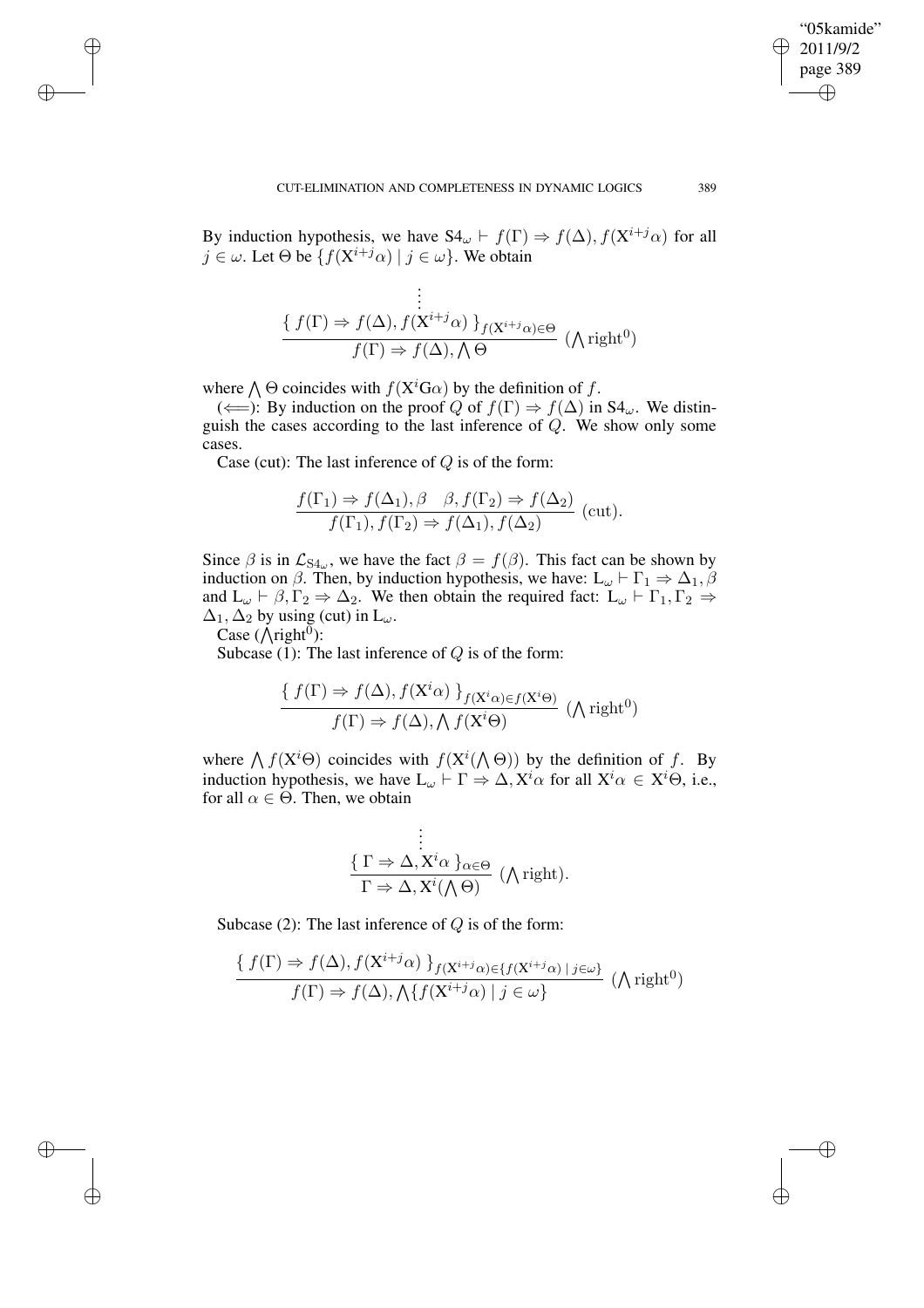*"05kamide" 2011/9/2 page 390* ✐ ✐

✐

✐

#### 390 NORIHIRO KAMIDE

where  $\bigwedge \{f(X^{i+j}\alpha) \mid j \in \omega\}$  coincides with  $f(X^iG\alpha)$  by the definition of f. By induction hypothesis, we have  $L_{\omega} \vdash \Gamma \Rightarrow \Delta, X^{i+j} \alpha$  for all  $X^{i+j} \alpha \in$  $\{X^{i+j}\alpha \mid j \in \omega\}$ , i.e., for all  $j \in \omega$ . Then, we obtain

.

$$
\frac{\vdots}{\Gamma \Rightarrow \Delta, X^{i+j}\alpha \}}_{\Gamma \Rightarrow \Delta, X^{i}G\alpha} \text{ (Gright)}.
$$

 $\Box$ 

*Theorem* 3.3: (Cut-elimination) *Let*  $L$  *be*  $L_{\omega}$  *or*  $L_{\omega}^-$ *. The rule* (cut) *is admissible in cut-free* L*.*

*Proof.* We show only the case for  $L_{\omega}$ . Suppose  $L_{\omega} \vdash \Gamma \Rightarrow \Delta$ . Then, we have  $S4_{\omega} \vdash f(\Gamma) \Rightarrow f(\Delta)$  by Theorem 3.2 (1), and hence  $S4_{\omega}$  – (cut)  $\vdash$  $f(\Gamma) \Rightarrow f(\Delta)$  by Proposition 2.4. By Theorem 3.2 (2), we obtain  $L_{\omega}$  –  $f(\text{cut}) \vdash \Gamma \Rightarrow \Delta$  $(cut) \vdash \Gamma \Rightarrow \Delta$ .

## 4. *Completeness*

Let  $\Gamma$  be a set  $\{\alpha_1, ..., \alpha_m\}$   $(m \ge 0)$  of formulas. Then,  $\Gamma^*$  represents  $\alpha_1 \vee$  $\cdots \vee \alpha_m$  if  $m \geq 1$ , and otherwise  $\neg(p \rightarrow p)$  where p is a fixed propositional variables. Also  $\Gamma_*$  represents  $\alpha_1 \wedge \cdots \wedge \alpha_m$  if  $m \geq 1$ , and otherwise  $p \rightarrow p$ where p is a fixed propositional variables. The symbol  $\geq$  or  $\leq$  is used to represent a linear order on  $\omega$ .

A semantics for  $L_{\omega}^-$  is defined below.

*Definition* 4.1: Let  $\Theta$  *be an allowable set. Timed valuations*  $I^i$   $(i \in \omega)$  are *mappings from the set of all propositional variables to the set* {t, f} *of truth values. Then, timed satisfaction relations*  $\models_i \alpha$  ( $i \in \omega$ ) *for any formula*  $\alpha$ *are defined inductively by:*

- 1.  $\models_i p$  iff  $I^i(p) = t$  *for any propositional variable p,*
- 2.  $\models_i \bigwedge \Theta \text{ iff } \models_i \alpha \text{ for any } \alpha \in \Theta,$
- 3.  $\models_i \bigvee \Theta \text{ iff } \models_i \alpha \text{ for some } \alpha \in \Theta,$
- *4.*  $\models_i \alpha \rightarrow \beta$  *iff not-*( $\models_i \alpha$ ) *or*  $\models_i \beta$ ,
- *5.*  $\models_i \neg \alpha \text{ iff } not \text{-(} \models_i \alpha \text{)}$
- *6.*  $\models_i$  X $\alpha$  *iff*  $\models_{i+1}$   $\alpha$ *,*

✐

✐

✐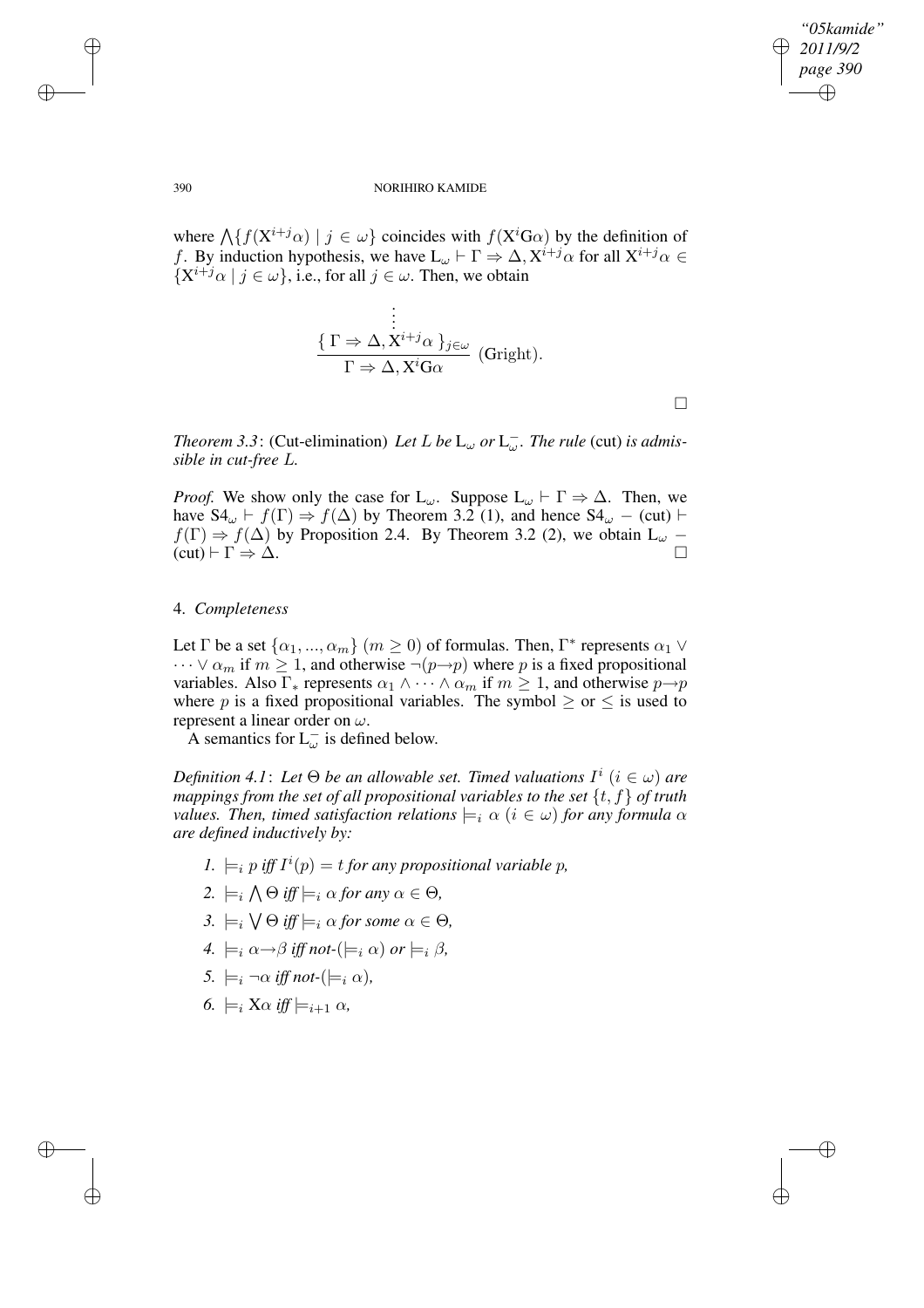CUT-ELIMINATION AND COMPLETENESS IN DYNAMIC LOGICS 391

7. 
$$
\models_i G \alpha
$$
 iff  $\models_j \alpha$  for any  $j \geq i$ ,

✐

✐

✐

✐

 $8. \models_i \text{F}\alpha \text{ iff } \models_i \alpha \text{ for some } j \geq i.$ 

*A formula*  $\alpha$  *is called*  $L_{\omega}^-$ -valid *if*  $\models_0$   $\alpha$  *holds for any timed satisfaction relations*  $\models_i (i \in \omega)$ *. A sequent*  $\Gamma \Rightarrow \Delta$  *is called*  $L_{\omega}^-$ -valid *if so is the*  $formula \Gamma_* \rightarrow \Delta^*.$ 

A semantics for  $LK_{\omega}$  is defined below.

*Definition 4.2*: *Let* Θ *be an allowable set. A valuation* I *is a mapping from the set of all propositional variables to the set*  $\{t, f\}$  *of truth values. A satisfaction relation*  $\models \alpha$  *for any formula*  $\alpha$  *is defined inductively by:* 

- *1.*  $\models$  *p iff*  $I(p) = t$  *for any propositional variable p,*
- $2. \models \bigwedge \Theta \text{ iff } \models \alpha \text{ for any } \alpha \in \Theta,$
- $3. \models \bigvee \Theta \text{ iff } \models \alpha \text{ for some } \alpha \in \Theta,$
- $4. \models \alpha \rightarrow \beta$  *iff not*- $(\models \alpha)$  *or*  $\models \beta$ ,
- *5.*  $\models \neg \alpha$  *iff not-*( $\models \alpha$ )*.*

*A formula*  $\alpha$  *is called*  $LK_{\omega}$ -valid *if*  $\models \alpha$  *holds for any satisfaction relation*  $\models$ *A* sequent  $\Gamma \Rightarrow \Delta$  is called  $LK_\omega$ -valid if so is the formula  $\Gamma_* \rightarrow \Delta^*$ .

As well known, the following completeness theorem holds for  $LK_{\omega}$ .

*Proposition* 4.3: *For any sequent S*,  $LK_{\omega}$   $\vdash$  *S iff S is*  $LK_{\omega}$ *-valid.* 

In order to apply the mapping  $f$  in Definition 3.1, we assume the languages which are based on  $\mathcal{L}_{L_{\omega}^-}$  and  $\mathcal{L}_{LK_{\omega}}$  by constructing  $\Phi$  and  $\bigcup_{i\in\omega}\Phi_i$ , respectively.

*Lemma 4.4*: *Let* f *be the mapping defined in Definition 3.1. For any timed satisfaction relation*  $\models_i (i \in \omega)$ , *there exists a satisfaction relation*  $\models$  *such* that for any formula  $\alpha$  in  $\mathcal{L}_{\mathrm{L}_\omega^-},$ 

 $\models_i \alpha \text{ iff } \models f(\mathrm{X}^i\alpha).$ 

*Proof.* Let  $\Phi$  be a set of propositional variables and  $\Phi_i$  be the set  $\{p_i \mid p \in \Phi\}$ of propositional variables with  $p_0 := p$ .

Suppose that

 $I^i$  ( $i \in \omega$ ) are mappings from  $\Phi$  to  $\{t, f\}$ .

"05kamide" 2011/9/2 page 391

✐

✐

✐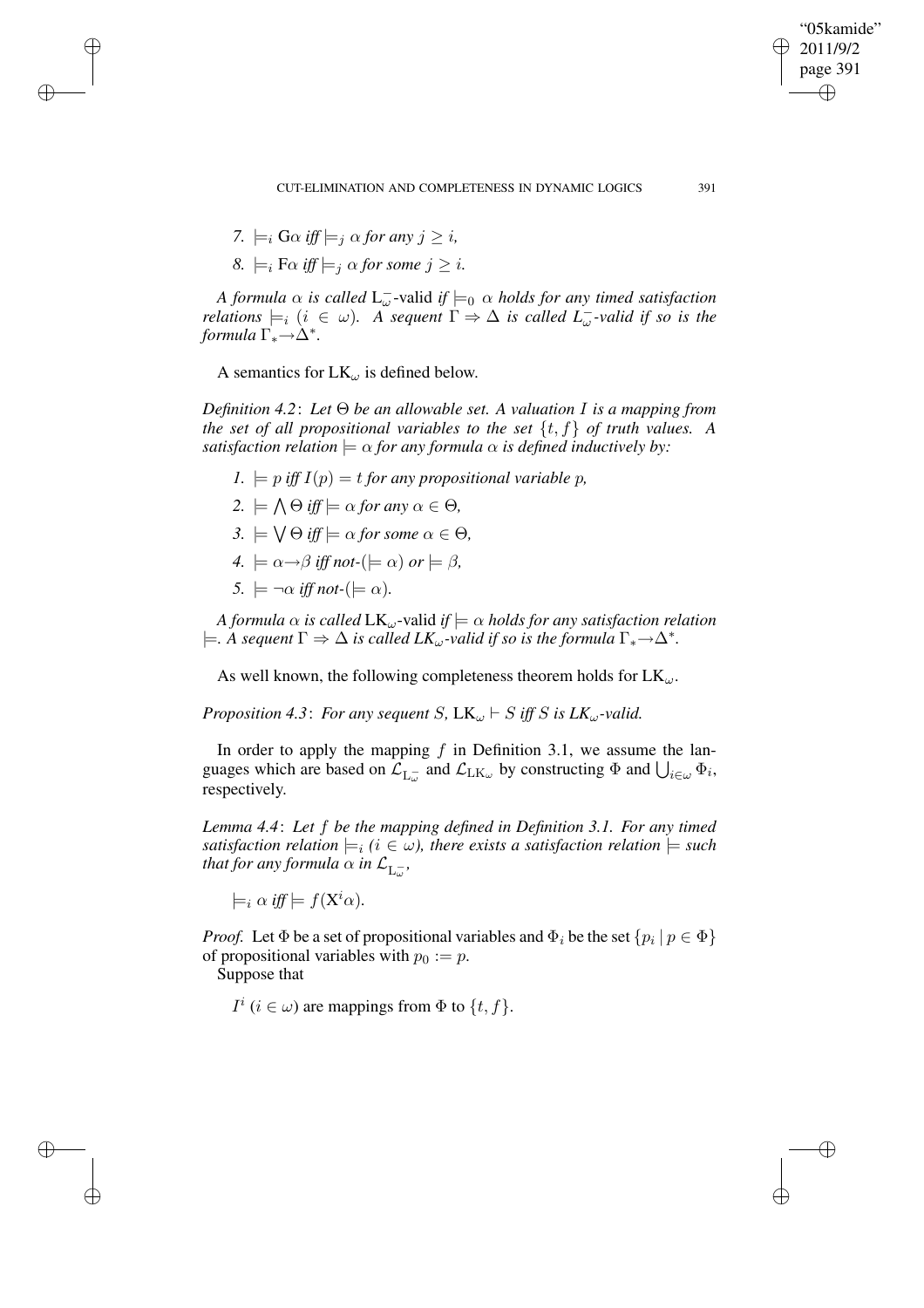#### 392 NORIHIRO KAMIDE

Suppose that

*I* is a mapping from  $\vert \ \vert$  $i\in\omega$  $\Phi_i$  to  $\{t, f\}.$ 

Suppose moreover that

 $I^i(p) = t$  iff  $I(p_i) = t$ .

Then, the claim is proved by induction on the complexity of  $\alpha$ .

• Base step:

Case  $(\alpha \equiv p \in \Phi)$ :  $\models_i p$  iff  $I^i(p) = t$  iff  $I(p_i) = t$  iff  $\models p_i$  iff  $\models f(\mathbf{X}^i p)$ (by the definition of  $f$ ).

• Induction step:

Case ( $\alpha \equiv \bigwedge \Theta$  where  $\Theta$  is an allowable set)  $\models_i \bigwedge \Theta$  iff  $\models_i \beta$  for any  $\beta \in$  $\Theta$  iff  $\models f(X^{i}\beta)$  for any  $\beta \in \Theta$  (by induction hypothesis) iff  $\models f(X^{i}\beta)$  for any  $f(X^{i}\beta) \in f(X^{i}\Theta)$  iff  $\models \bigwedge f(X^{i}\Theta)$  iff  $\models f(X^{i}\bigwedge \Theta)$  (by the definition of  $f$ ).

Case ( $\alpha \equiv \bigvee \Theta$  where  $\Theta$  is an allowable set): Similar to Case ( $\alpha \equiv \bigwedge \Theta$ where  $\Theta$  is an allowable set).

Case  $(\alpha \equiv \alpha_1 \rightarrow \alpha_2)$ :  $\models_i \alpha_1 \rightarrow \alpha_2$  iff not- $(\models_i \alpha_1)$  or  $\models_i \alpha_2$  iff not- $(\models_i \alpha_1)$  $f(\mathbf{X}^i\alpha_1)$ ) or  $\models f(\mathbf{X}^i\alpha_2)$  (by induction hypothesis) iff  $\models f(\mathbf{X}^i\alpha_1)\rightarrow f(\mathbf{X}^i\alpha_2)$ iff  $\models f(X^i(\alpha_1 \rightarrow \alpha_2))$  (by the definition of f).

Case  $(\alpha \equiv \neg \beta)$ :  $\models_i \neg \beta$  iff not- $(\models_i \beta)$  iff not- $(\models f(X^i\beta))$  (by induction hypothesis) iff  $\models \neg f(X^i\beta)$  iff  $\models f(X^i\neg \beta)$  (by the definition of f).

Case ( $\alpha \equiv X\beta$ ):  $\models_i X\beta$  iff  $\models_{i+1} \beta$  iff  $\models f(X^{i+1}\beta)$  (by induction hypothesis) iff  $\models f(X^iX\beta)$ .

Case  $(\alpha \equiv G\beta)$ :  $\models_i G\beta$  iff  $\models_j \beta$  for any  $j \geq i$  iff  $\models f(X^j\beta)$  for any  $j \geq i$  (by induction hypothesis) iff  $\forall k \in \omega \models f(X^{i+k}\beta)$  iff  $\models \gamma$  for any  $\gamma \in \{f(\mathrm{X}^{i+k} \beta) \mid k \in \omega\}$  iff  $\models \bigwedge \{f(\mathrm{X}^{i+k} \beta) \mid k \in \omega\}$  iff  $\models f(\mathrm{X}^i \mathrm{G} \beta)$  (by the definition of  $f$ ).

Case ( $\alpha \equiv F\beta$ ): Similar to Case ( $\alpha \equiv G\beta$ ).

*Lemma 4.5*: *Let* f *be the mapping defined in Definition 3.1. For any satisfaction relation*  $\models$  *and any*  $i \in \omega$ , *there exists a timed satisfaction relation*  $\models_i$  such that for any formula  $\alpha$  in  $\mathcal{L}_{\mathrm{L}_\omega^-},$ 

 $\models f(X^i\alpha)$  *iff*  $\models_i \alpha$ *.* 

*Proof.* Similar to the proof of Lemma 4.4. □

✐

✐

*Theorem 4.6*: (Semantical embedding) *Let* f *be the mapping defined in Definition* 3.1. For any formula  $\alpha$  *in*  $\mathcal{L}_{L_{\omega}^-}$ ,  $\alpha$  *is*  $L_{\omega}^-$ -valid *iff*  $f(\alpha)$  *is*  $LK_{\omega}$ -valid.

✐

✐

✐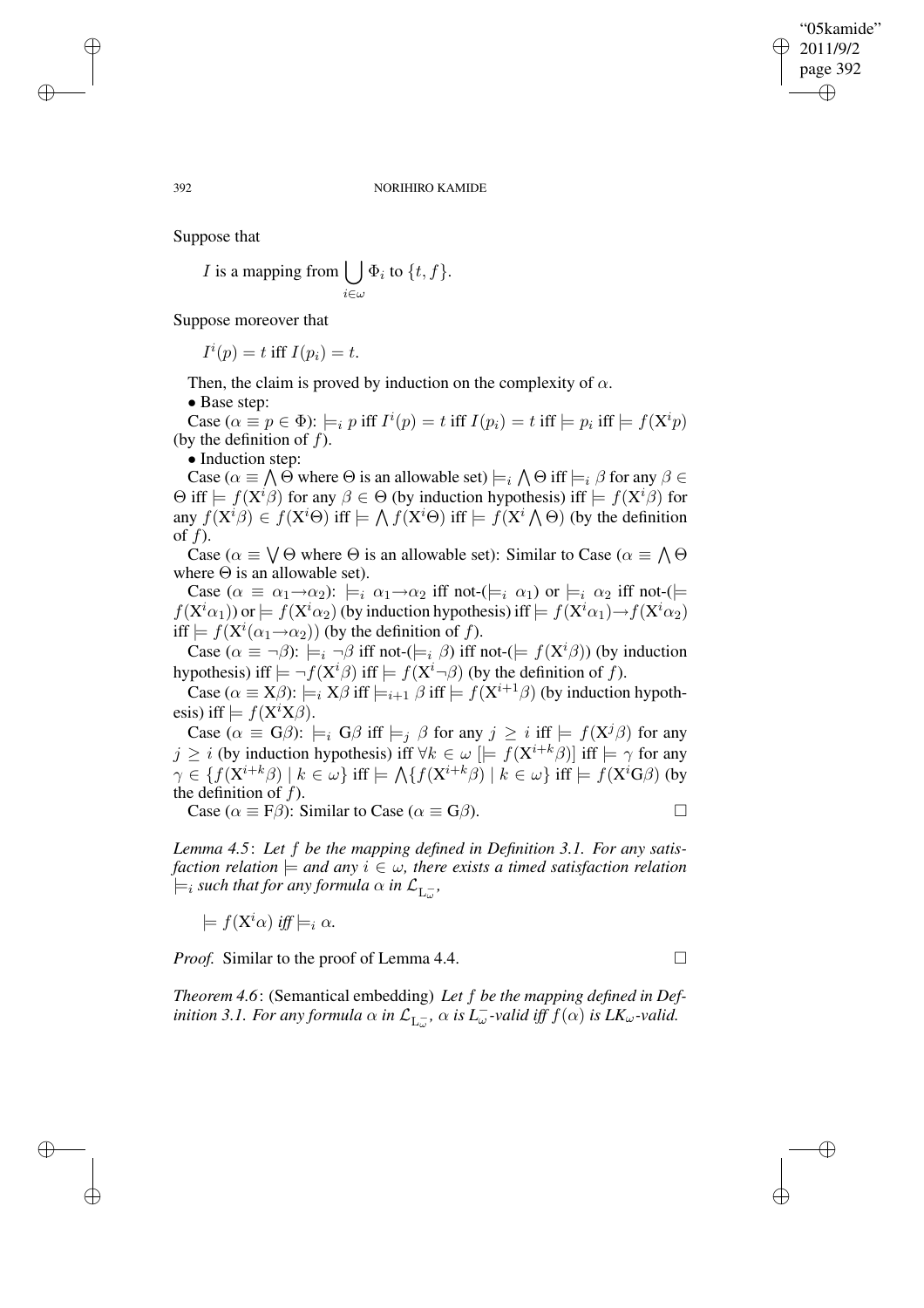*Proof.* By Lemmas 4.4 and 4.5. We take 0 for i.  $\Box$ 

✐

✐

✐

✐

Combining Theorems 3.2 and 4.6, we can derive the following completeness theorem for  $L_{\omega}^-$ .

# *Theorem* 4.7: (Completeness) *For any sequent*  $S$ ,  $L_{\omega}^ \vdash$   $S$  *iff*  $S$  *is*  $L_{\omega}^-$ -valid.

*Proof.* Let  $\Gamma \Rightarrow \Delta$  be S and  $\alpha$  be  $\Gamma_* \to \Delta^*$ . It is sufficient to show that  $L_{\omega}^ \vdash \Rightarrow \alpha$  iff  $\alpha$  is  $L_{\omega}^-$ -valid. We show this as follows.  $L_{\omega}^- \vdash \Rightarrow \alpha$  iff  $LK_{\omega} \vdash$  $\Rightarrow f(\alpha)$  (by Theorem 3.2) iff  $f(\alpha)$  is LK<sub>ω</sub>-valid (by Proposition 4.3) iff  $\alpha$  is  $L_{\omega}^-$ -valid (by Theorem 4.6).

## ACKNOWLEDGEMENTS

This work was partially supported by the Japanese Ministry of Education, Culture, Sports, Science and Technology, Grant-in-Aid for Young Scientists (B) 20700015.

> Waseda Institute for Advanced Study 1-6-1 Nishi Waseda, Shinjuku-ku, Tokyo 169-8050, JAPAN E-mail: drnkamide08@kpd.biglobe.ne.jp

# REFERENCES

- [1] S.N. Artemov, J.M. Davoren and A. Nerode, Modal logics and topological semantics for hybrid systems, Technical Report MSI 97-05, Cornell University, 37 pages, 1997.
- [2] S. Baratella and A. Masini, An approach to infinitary temporal proof theory, *Archive for Mathematical Logic* 43 (8), pp. 965–990, 2004.
- [3] E.A. Emerson, Temporal and modal logic, In Handbook of Theoretical Computer Science, Formal Models and Semantics (B), Jan van Leeuwen (Ed.), pp. 995–1072, Elsevier and MIT Press, 1990.
- [4] N. Kamide, An equivalence between sequent calculi for linear-time temporal logic, *Bulletin of the Section of the Logic* 35 (4), pp. 187– 194, 2006.
- [5] N. Kamide, Embedding linear-time temporal logic into infinitary logic: Application to cut-elimination for multi-agent infinitary epistemic linear-time temporal logic, Proceedings of the 9th International Workshop on Computational Logic in Multi-Agent Systems, M. Fisher, F. Sadri, and M. Thielscher (Eds.), Lecture Notes in Artificial Intelligence 5405, pp. 57–76, 2009.

"05kamide" 2011/9/2 page 393

✐

✐

✐